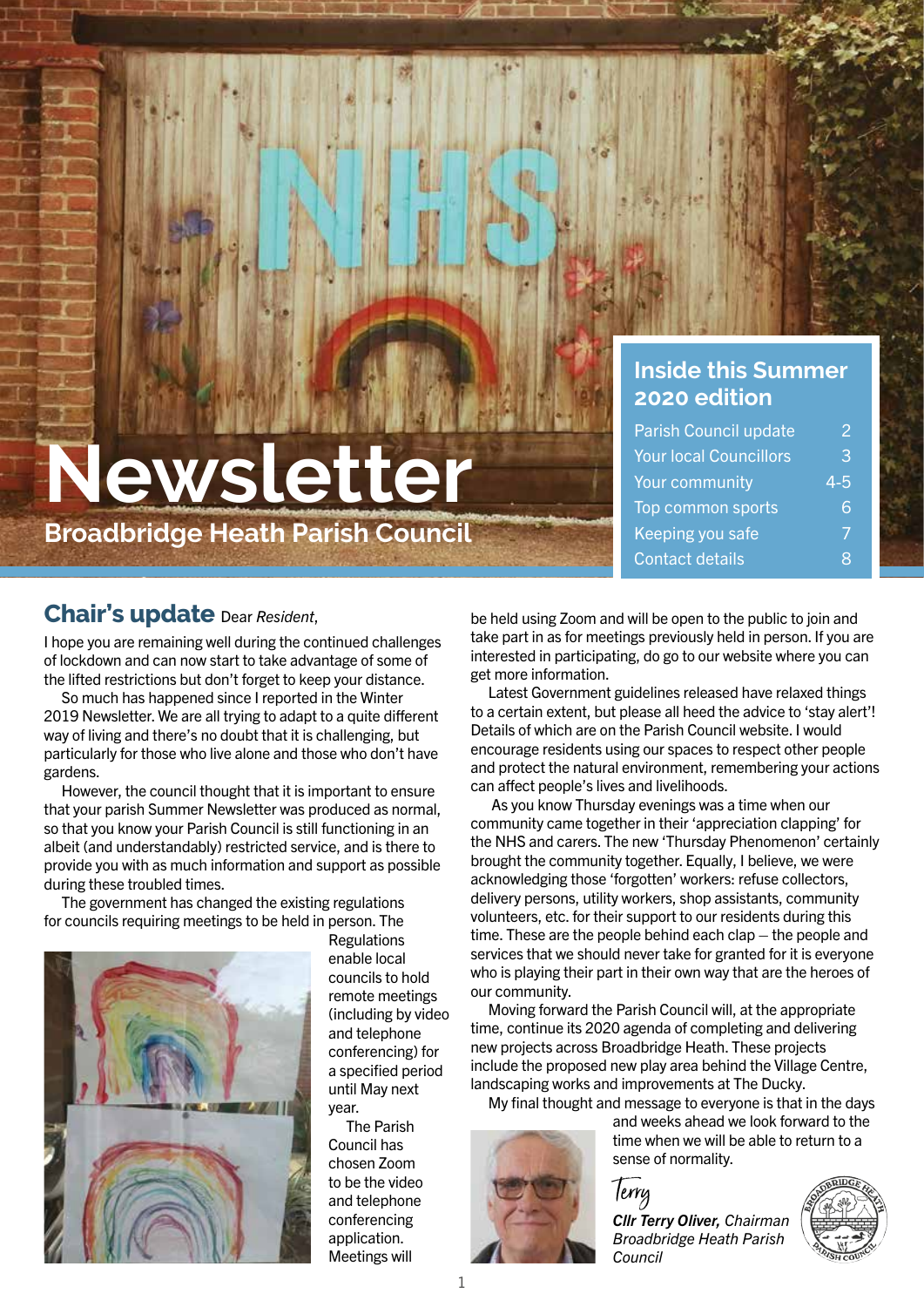## Parish Council update

#### **Recreation Committee Your Parish Clerk**

We had several exciting plans for 2020 to make improvements to the village environment, but sadly, due to the present circumstances, these have had to be put on hold; however, they will go ahead as soon as we are able to proceed.

There will be a new children's playground at the Village Centre, which will be on a 'monster' theme and almost double the size of the current one. Children from Shelley Primary had the opportunity to enter a competition to design some of the attractions within the playground, and I just hope we get it installed before the winners are too old to enjoy it!

The landscaping around the Triangle (where the Old Guildford Road splits and becomes Billingshurst Road) will be redesigned with new raised beds and planting.

The pond area at the Ducky will have a major overhaul, after consultations with conservationists.

There will be a 'Buddy bench' at the One-Stop shop for residents to sit awhile.

I hope residents realise that as a Parish Council we have limitations as to what we can and cannot do within our parish. The responsibilities of the 3 tiers of local government can be found on our website.

We very much look forward to being able to expand our activities across the whole village when we adopt the



green spaces on the newer developments. Christine *Cllr Christine Knight Chair of Recreation Committee*

It has been encouraging and heartwarming collating these newsletter articles from our various community organisations and seeing how they are responding to the Covid 19 pandemic. It has, of course, affected us all in so many ways.

Just before lockdown commenced, we held an Extraordinary Parish Council meeting to set in place the required delegations to enable the Parish Council to continue with its general activities. In line with new legislation, we have since introduced virtual Parish Council meetings via the Zoom platform. These meetings are open to the public so please do get in touch if you would like to join the meeting from the comfort of your own home!

It has been wonderful to see the village's open spaces being enjoyed during the period of restricted activity. For some, this has been an opportunity to explore parts of the village previously unvisited  $-$  in particular I know the Top Common has offered a peaceful retreat for so many. If you haven't already, do pay a visit to spot some beautiful wild flowers and wildlife. Perhaps visiting these open spaces will inspire you to enter our Summer holiday photography competition! Details can be found at the base of this page.

Sadly the lockdown restricted so many planned community events around the nation to celebrate the 75th Anniversary of VE Day. We will, however be looking at ways to commemorate this historic milestone when we are able to safely do so.

In response to communications from residents regarding anti-social driving incidents, we have engaged with the police and West Sussex County Council Highways. Our new PCSO is organising regular patrols of the highlighted areas. If you do spot an incident, where possible, make a note of the car details as this is important when reporting via Operation Crackdown.



*Our Environment Officer John Pilkington is out and about in the village most week days*

At the time of this newsletter going to print our play areas and adult fitness equipment remain closed. We will be closely following government guidelines and look forward to re-opening them when it is safe to do so.

If you wish to get in touch to report a concern, for signposting to a relevant service, or to make any suggestions of ways to improve our village, please send me an email. Contact details and some useful information links are included on the back page.

I hope by reading through this newsletter you are encouraged by the wonderful community spirit of our village.

#### Lucinda



*Lucinda Edwards Clerk Broadbridge Heath Parish Council clerk@ broadbridgeheathpc.gov.uk 07716 130103*

#### **Photography competition!**

We are launching an exciting photography competition with the theme 'Our Beautiful Village'. Whilst in 'lockdown', you may have been inspired by nature – perhaps in your garden or in our open spaces, maybe you have noticed something interesting on a walk in the village, or perhaps a wonderful view. Please take a photograph\* and submit any image that you feel captures the beauty of Broadbridge Heath.

The winning photograph from each category will be printed, framed, and displayed on the walls of our new Parish Office. It will also feature on the Parish Council website, in the Broadbridge Heath magazine and our Winter Parish newsletter.

We welcome submissions in the following categories: Primary (5-11); Secondary (11-18); Adult (18+) and the closing date is Tuesday 1st September 2020.

Please email your photograph, the location it was taken, and your age (for primary and secondary categories – not necessary for adults!) to: asst@broadbridgeheath-pc.gov.uk

#### RULES

One entry per person. By entering the competition, you agree to us sharing your entry on social media and our website. It is assumed that all submissions have the permission of any person featured (this is the responsibility of the applicant).

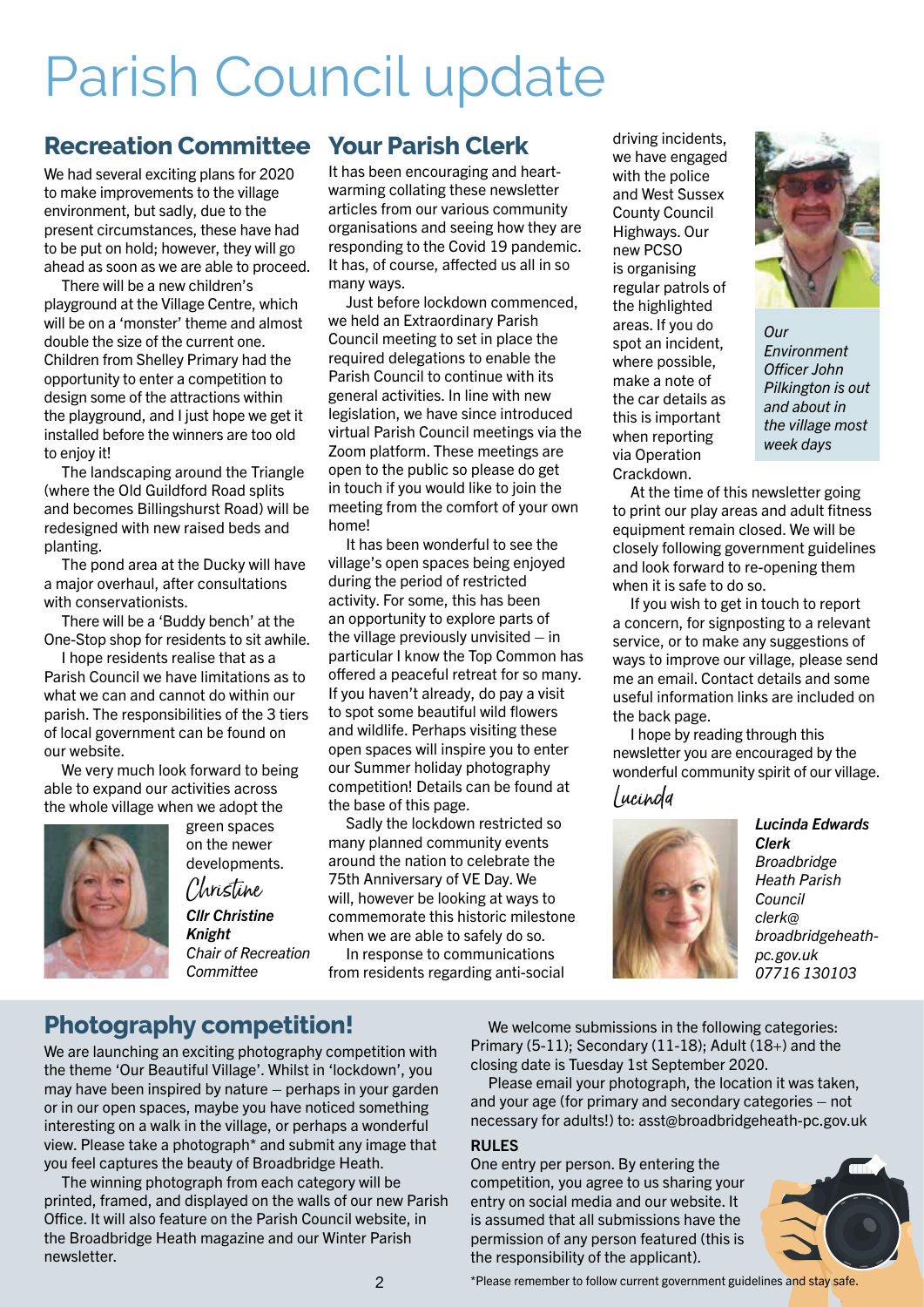# Your local Councillors

## **District Councillors**

The measures that were required to contain the threat of Coronavirus were unprecedented. Yet, when needed, key workers stepped up to the mark to ensure we all could live our lives as best we could. Word's cannot do justice to how thankful we are for all that they do every day.

At Horsham District Council there has been an incredible effort to support residents in Broadbridge Heath and the wider district area. This goes from the planners who stepped in to support our waste and recycling teams, to the finance team that worked 7 days a week to provide over £22m worth of support to small businesses and everyone inbetween.

Unfortunately, lockdown caused the major downgrading works beside the new neighbourhood centre and the finishing of Wickhurst Green to temporarily stop. It is now expected that the downgrading works and neighbourhood centre will be complete by early July.

We were expecting a review into traffic movement in Broadbridge Heath to begin this summer. Unfortunately, current events mean this will now begin in early 2021 to ensure an accurate picture is picked up. Many residents have already contacted us to discuss the roads, and we thank them for this. If you have any thoughts about traffic through the village then please get in touch, we would love to hear from you.

The timetable for completion of the remainder of works in Wickhurst Green is currently being agreed between Countryside and their contractors and once this is confirmed we will circulate on our Facebook page; www.facebook. com/BBHLibDems. This timetable will ensure that both their workforce and residents are kept safe at all times.

As Councillors we have been continuing to work from home. We are back to our normal meeting schedule, albeit over Zoom, which can be watched live on the Council's YouTube page. As always, residents can contact us if they have any issues that they would like our help and support with. We're here to help you, so please get in touch. Matt and Louise



*Councillor Matt Allen matthew.allen@horsham.gov.uk Councillor Louise Potter louise.potter@horsham.gov.uk*

#### **An update from Countryside** ROADWORKS

Downgrading works to the A281 have re-commenced and are due to be complete in July. WSCC will formally reopen the road once these works have been completed. Countryside's Health and Safety team are working in partnership with Highways and the contractor, Walker Construction, to ensure best practice for completing the surfacing works to Sargent Way east and west whilst maintaining safe access for the residents and keeping the site operatives safe. It is our intention to follow on with the surfacing works once we have completed the works to the A281. We continue to work closely with Southern Water and WSCC Highways to complete the adoption of the remainder of the drainage and estate roads at Wickhurst Green.

#### NEIGHBOURHOOD CENTRE

Construction of the new Neighbourhood Centre is now largely complete with the remaining works to finish the car park due to complete within the next few weeks. Alongside these works, occupiers of the new Neighbourhood Centre have also restarted their fit out works. At present the new occupiers include Southern Co-operative, Harvest Veterinary Clinic, Focal Dental



#### ROAD SCHEME COMPLETE

The road scheme built as part of Horsham District Council's (HDC) housing masterplan ('West of Horsham') is complete. A Road Safety Audit 3 was undertaken in May 2020. The Audit Team examined the scheme from the point of view of all road users so that any hazards could be identified.

The scheme is subject to review and traffic monitoring is still affected by the national health crisis. Accurate measurement of traffic may mean the traffic survey could possibly be done later this year but more likely next year.

I continue to try and address any issues related to the major highway works raised by residents and the Parish Council. I've been grateful for residents' feedback.

The A24 Robin Hood roundabout improvement is to go to detailed design stage soon with an anticipated date for commencement of works from spring 2021.

Christian

*Christian Mitchell County Councillor for Broadbridge*

Surgery and Bright Horizons Day Nursery. Unfortunately, due to the current pandemic we cannot confirm the exact opening dates for each of these new facilities.

#### ALLOTMENTS

As part of our Wickhurst Green development we are providing twenty six plots and five raised beds of varying sizes to suit a wide range of abilities. These will be handed over to the Broadbridge Heath Parish Council who will be allocating them to residents on their waiting list. Works to construct the new allotments are planned to start in October.

#### PARKS AND OPEN SPACES

Our landscapers have been working in reduced numbers during the current crisis and have focused on maintaining those areas needed for essential use. Horsham District Council's landscape team requested that we close the play areas during the lockdown. These areas have not been secured as we felt we could rely on the residents to follow government guidelines over their use. Regular maintenance of the play areas will recommence in line with government guidance as to when these areas should reopen.

Should you have any queries or require further information please email Countryside at strategic@cpplc.com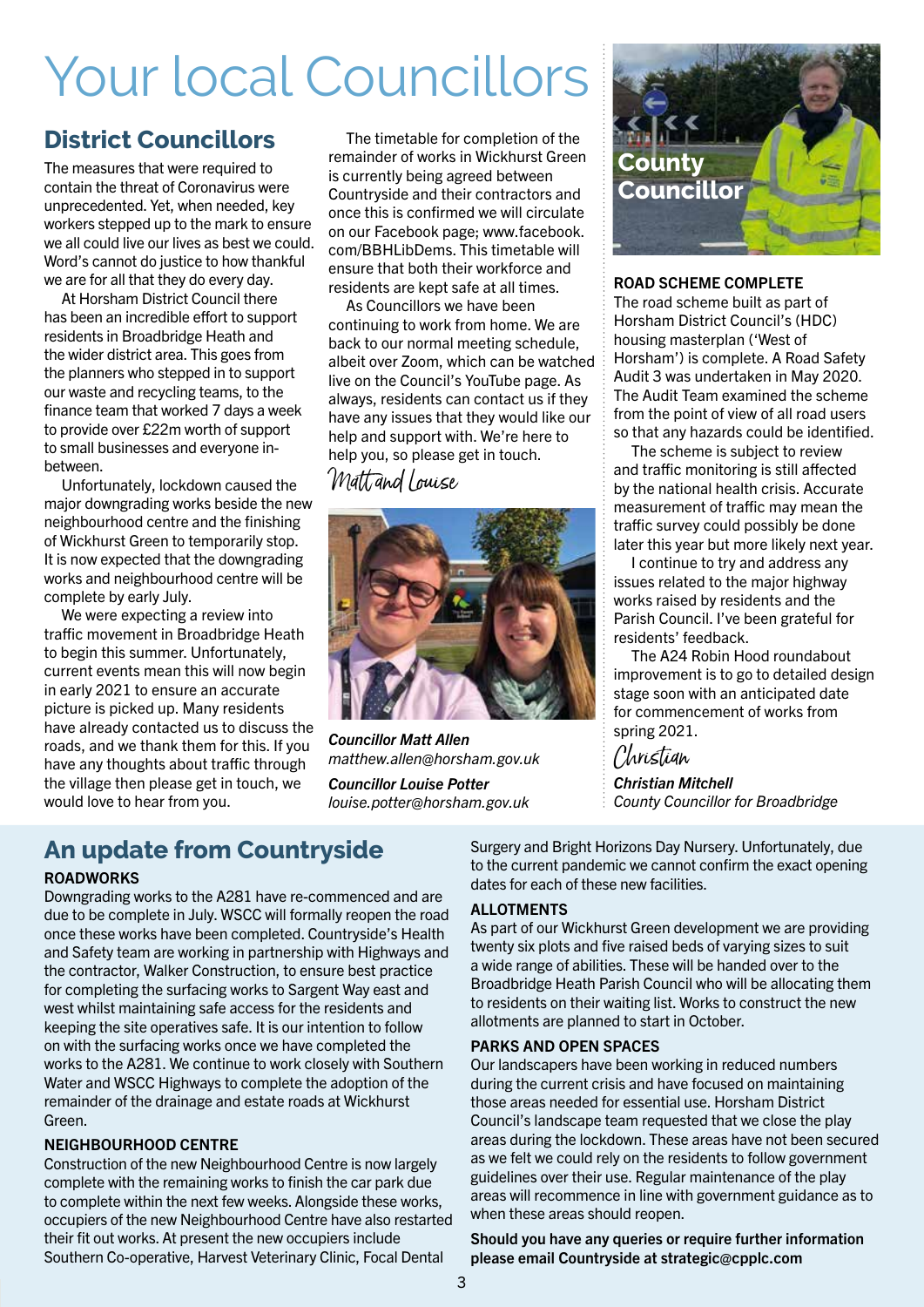# Your community

## **Age UK**

I do hope that you are all keeping safe and well during these strange times. It is such a shame that we are still unable to have our cuppa and chats and for me to meet you in one of the Broadbridge Heath community groups but I very much look forward to the day that I can.

We at Age UK Horsham District are still operating right across the District with our wonderful staff and volunteers so if you, or anyone you know could do with our support then give us a call on 01403 260560. In addition, we are producing a twice monthly 'Fun and

## **4 The Youth**

Whilst in lockdown local youth charity, 4 The Youth have been finding new ways to support young people in the Horsham area, including members in Broadbridge Heath. With a lot of young people feeling anxious and struggling with feeling isolated, the charity wanted to continue to support them and maintain as much normality as possible.

As youth clubs, school lessons and staying in touch with friends moved online, having an internet connection and a laptop has become vital. 4 The Youth has been able to support young people and families that needed them with the loan of chromebooks and IT Support.

Youth club sessions have also gone online using Google Meet, to join virtual club sessions which have included Bingo, Scavenger Hunts and Quizzes as well as the opportunity to talk to the 4 The Youth team.

4 The Youth staff continue to be available to young people and parents for confidential help and support by

Games' newsletter which we can email out to you (or maybe you have a friend or relative who could print a copy off for you and pop it through your door). It can be tricky so you might need to 'phone a friend' for help but this will spread the fun so this is good. Do get in touch if you would like a copy.

Please do get in touch if you could do with some support.

#### Hayley

*www.ageukhorshamdistrict.org.uk. info@ageukhorshamdistrict.org.uk* 01403 260560.

phone or Whatsapp on 01403 566445 or emailing *forest@4theyouth.org.uk* In the future, 4 The Youth is looking forward to bringing outreach support workers to outdoor spaces and hopes to make use of the snack wagon in Broadbridge Heath and other areas of Horsham throughout the summer months with socially distanced sports and activities on offer. The team look forward to welcoming new and existing members to Toasties Youth Club and our other clubs in Horsham later in the year as it becomes safe again.

Many young people in Year 6 will be particularly anxious about starting a new school in September having missed the summer term. 4 The Youth will be running virtual club sessions specifically for young people due to start Tanbridge, Millais, Forest and Bohunt with the opportunity to meet others joining the school and be supported by youth workers in preparing to start in the Autumn term.

For further details on any of the above services visit *www.4theyouth.org.uk* or call the team on 01403 566445.

## Join our clubs virtually



Our clubs continue to meet online using google meet each week - join on any laptop, phone or tablet.

Play games, catch up with friends and talk to our youth workers.

Sign up at www.membermoji.co.uk/4theyouth and we'll send a link to join our virtual club session.



## **Broadbridge Heath Bombshells Wi**

The Broadbridge Bombshells WI has always been a place to meet likeminded women bringing together both Old Broadbridge Heath and New (Wickhurst Green) in one cohesive, friendly and supportive group. But, what do you do when you can no longer meet up because of social distancing and lockdown? Well you plan a virtual meeting of course! Armed with wine and our electronic devices we got together to have a face to face Zoom meeting, chatting to each other from across the village. A family quiz was planned with WI members, husbands and children playing and even the odd cat and dog making an appearance. We all had fun trying to answer questions on History, Food & Drink, Netflix and Music which included a 'name that tune' section.

So we have proven that not even Coronavirus can keep the girls down.

## Fiona Smithers-Green

## **Broadbridge Heath Wi**

Lockdown hasn't stopped Broadbridge Heath WI from having fun. Like lots of people, we're keeping in touch electronically – phoning, emailing, playing games online, we've even enjoyed virtual afternoon tea and weekly quizzes.

We've also kept busy – sewing scrubs and laundry bags from linens donated by our generous members, knitting and crocheting for family, friends and charities, painting and crafting or just doing stuff we've put off. Those with gardens are busy outside, sharing this lovely weather with the wildlife.

The VE Day 75th anniversary reminded us that what we're going through is nothing compared to the sacrifices of so many all those years ago so we showed our gratitude with flags, bunting and virtual 'street parties'. Many wonderful people are still making sacrifices to keep us safe and supplied – supermarkets, shops and businesses, posties, couriers, drivers and transport workers, milkmen, volunteers… Thank you all.

It won't be long before we're able to share hugs and natter over a cuppa. If you'd like to join us, you'll be very welcome.

## Maureen and Wendy

Email: *BBHWI@uwclub.net* or phone Maureen: 01403 268963 or Wendy: 01403 217152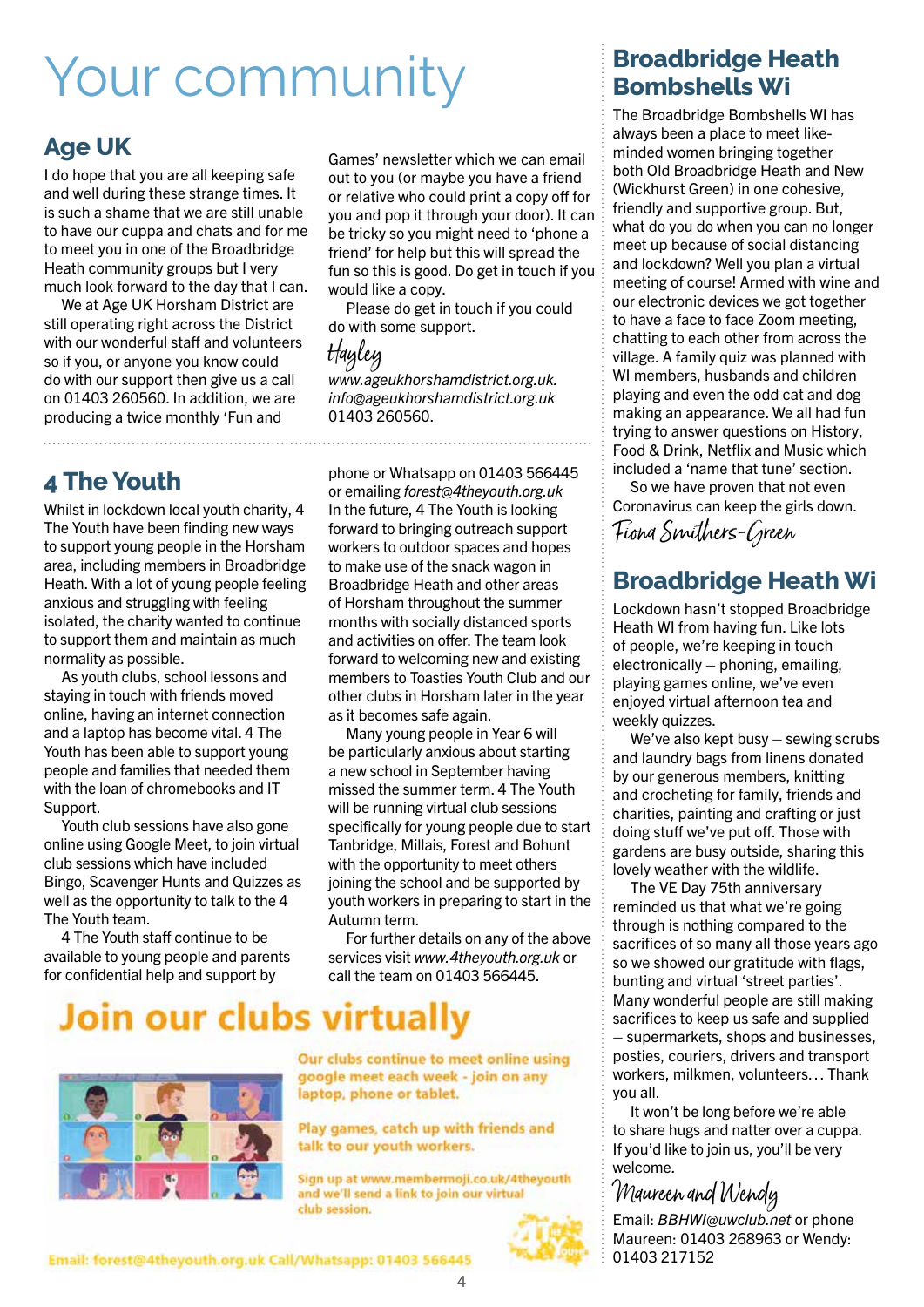#### **News from St John's**

The coronavirus outbreak has meant that life is totally different for the majority of us and our usual methods of functioning have had to change.

I began my role as vicar of St John's Broadbridge Heath at precisely the moment at which lockdown was announced at the end of March and had to adapt fairly quickly to the new environment. Thankfully, some of the first people I 'met' (obviously virtually) were those with ICT skills. They have been invaluable in quickly enabling us to hold church services over everybody's new favourite conferencing platform and we had nearly 90 devices and over 140 people log on to our first virtual service on Mother's Day (29th March). Since then we have met 'virtually' every Sunday at 10:30am to listen to teaching, sing along to our favourite worship songs and pray – all from the comfort of our own homes. We have still been able to 'meet' together in smaller groups to support and pray for one another and even have a virtual coffee time after each service. As well as this, we have been able to launch a new bible course using videos and materials online and are planning an Alpha Course for the autumn. Our pastoral team have been magnificent at contacting the more vulnerable members of our congregation, as well as those who are unable to access online services and we have been able to offer the front of the church building for a number of community groups needing a distribution site.

For me personally, lockdown could not have happened at the worst time, 3 days before I was due to be licensed as the vicar at St John's Broadbridge Heath and during the renovation of the vicarage which meant that I could neither have my induction service nor move into the area (from Orpington, where I am still living). I had also trained for the previous 3 months for the London marathon, which was subsequently cancelled and my plans for a big celebration for my 50th birthday were also shelved. But I am grateful. My family have remained healthy, I was not made homeless by Rochester Diocese and my son has had time to finish his school year without moving. I believe in celebrating the good things in life and seeking God to bring redemption and salvation when times are tough.

Springtime at Top Common (photo D Bridges) Rev. Dr Mark Lavender Vicar, Broadbridge Heath

### **Broadbridge Heath Scout Group**

The Scout Group made a strong start to the year after a successful application for a grant under Section 106 to help us revitalise a derelict area behind our shed – transforming it into a fantastic new garden. At the time of going to print we have also just received confirmation that a further application to fund the replacement of our damaged hall flooring has been successful. We send our thanks to the Parish Council for letting us know about this grant source.

This new garden will provide rewarding experiences to our young people, some of whom do not have a garden of their own.

The grant application was approved by Horsham District Council in March and we planned to have the work completed in time for the summer term. Unfortunately, the lockdown adjusted our timescales slightly, but once our landscape gardeners were confident they could work safely, the project began. The derelict space behind our sheds began to transform into a garden complete with custom-built fire-pits, planters and moveable outside seating.



### **Broadbridge Heath Gala Association**

Hello everyone. From all of us at the Gala Team, we hope that you are keeping safe and well, and have been able to enjoy the beautiful weather.



Perfect weather for village events, some might say! Unfortunately though, due to the continuing

uncertainty surrounding social gatherings, we have had to make the difficult decision to cancel the Village Fete for this year. Our popular Pub Quizzes, and plans for more Nearly New Sales, have all been put on hold as well. We are hopeful that we can bring you

The work is almost complete with the only thing outstanding being a fence to separate it from the general play area. When face to face scouting can return, our young people will be able to use their new garden to practice both practical skills like fire lighting and gardening but also soft skills like teamwork, communication, time management and responsibility.

In addition to the garden project, during the lockdown, there have been several initiatives to help keep scouting going virtually including 'The Great Indoors', 'Hike to the Moon' and 'Scout Master Challenges'. All these tasks mean that when we return to face to face scouting, we should have a nice amount of badges to award.

If you or someone you know is interested in volunteering with the Group or joining the Committee, please do get in touch to see what your options are. You would be able to give as much or as little time as you have, and there's plenty you could do even if you are unable to commit to weekly meetings. Just email *gsl1bbh@horshamscouts. com* to find out more.

#### James Seden Smith

GSL, 1ST Broadbridge Heath Scout Group



our usual Autumn/Winter events, and we are in regular contact with Santa to make sure he is keeping well, and ready for his visit this Christmas!

We know how you all love the annual BBH Easter Egg Trail, so instead of cancelling it, we have temporarily postponed this until later in the year. Thanks to a generous donation from Tesco's, and the Easter Bunny, we have a whole load of yummy prizes just waiting to be won.

We can't wait to put on some more fun events for all of you, so for now, please stay at home, keep safe and alert, and keep checking our Facebook page for updates.

The BBH Gala Team *bbhgalateam@gmail.com*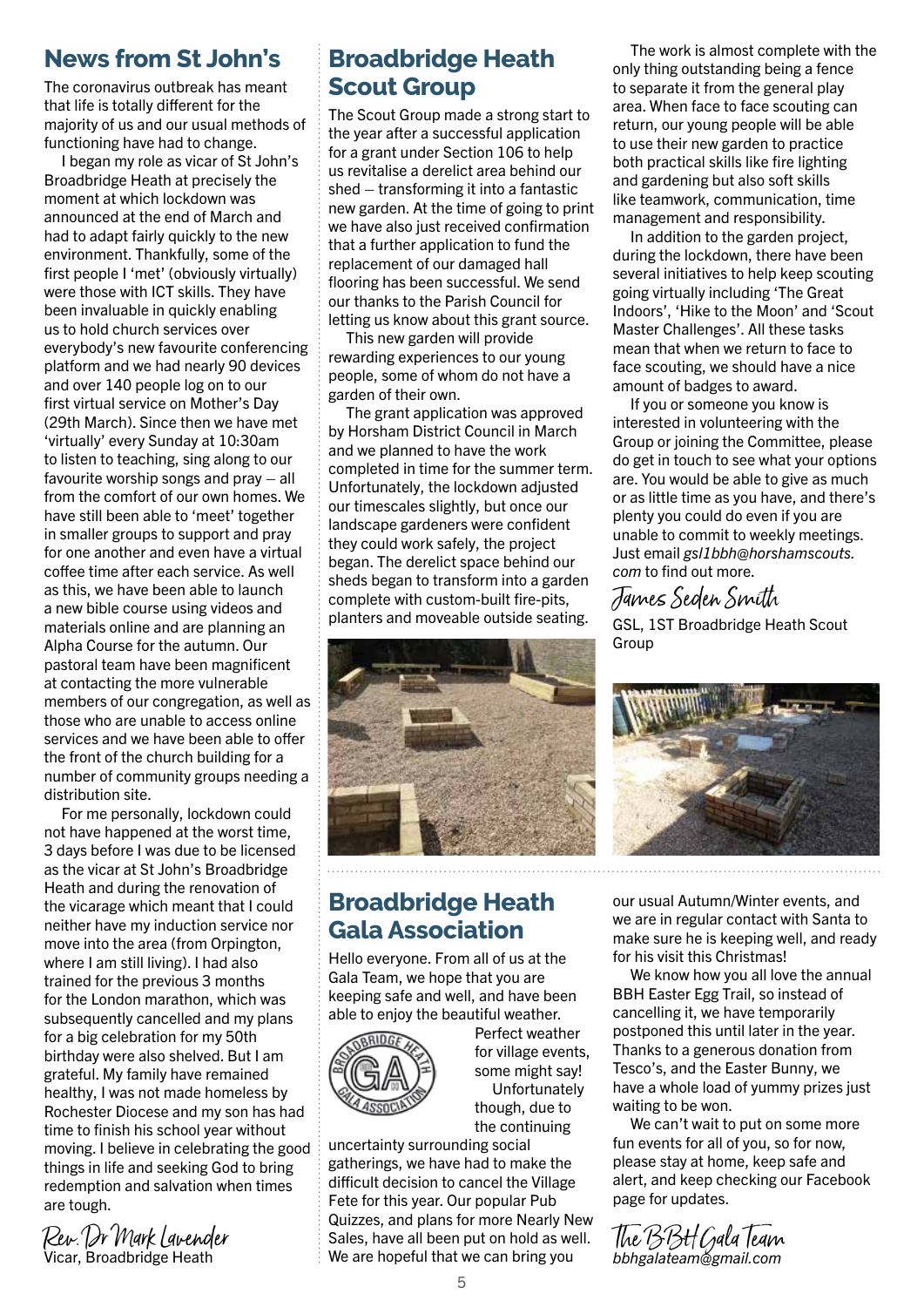

## Top common sports

## **Broadbridge Heath Cricket & Stoolball**

In the last edition of the newsletter we were looking forward to the 2020 season for both clubs but little did we know what was around the corner and what an impact the virus would have on our health, economy and well-being.

So, at the time of writing now, there has been no cricket or stoolball at the Top Common this season. The Sussex Cricket League will make a decision mid June about when and what recreational cricket can be played in Sussex and are hoping that games can be arranged from at least the 1st August but some clubs have already said that they will not be playing any cricket this season at all. Here at Broadbridge Heath we do want to play under whatever arrangements are directed so we await news later this month.

For the ladies stoolball, unfortunately it now looks very unlikely that there will be any league matches this season.

Meanwhile, since March, we have had to maintain both the cricket square, outfield and beyond the boundary to be ready for any of the two sports. That has been tough, not only because our small groundstaff team has been smaller because of the impact of the lockdown but also because of issues with some of our machinery. It's been a battle to stop the Top Common returning to its wild state and whilst parts don't look their usual immaculate best, at least the lack of rain has helped the control. Unfortunately, the reduced maintenance may have contributed to dog-walkers thinking that they don't have to pick-up what their dog deposits. Please clear up behind your dog and place the bag in the bin provided.

On a more pleasant note, Sport England has been very supportive nationally of recreational summer sports clubs during the pandemic. As a result, the cricket club have been successful in obtaining grants which will now enable us to make further improvements to the ground, including new fencing and the installation of outfield drainage plus cover some essential annual costs now that our income stream for the year is severely reduced. In addition, Field Place Estate were very helpful when one of their oak trees fell in the winter storms and crushed our mobile batting cage, leading us to being able to obtain a lovely new one – all we need now is to be able to use it!

## Colin Case

*broadbridgeheath.play-cricket.com/ home/home.asp www.stoolball.org.uk/broadbridgeheath*

### **Broadbridge Heath Football Club**

Despite no definitive date at time of press on when football at our level will resume, various grants received from the government and Sport England has certainly helped keep things moving.

Behind the scenes the club has been busy, recruiting new managers and coaches for both the senior and junior sections. Chris Simmons was appointed First Team Manager in January this year; Kristian Sorensen was appointed First Team Assistant Manager/Coach in February; Gaz Newton was appointed Head Coach in February and Mitch Garrett was appointed U23 Manager in early May.

## **Broadbridge Heath Tennis Club**

The tennis club had to close the courts at the end of March but were pleased to be able to reopen on Saturday 16th May with measures in place recommended by the LTA.

Following the recent Government announcement regarding further easing of the lockdown members are now able to play doubles. There is however only one court available to preserve social distancing. The committee are constantly monitoring developments and will make further changes as soon as it is possible and considered safe for members that we do so.

At present the courts are only open to current members but as soon as the club can give full access to both courts new membership applications will be considered together with public court hire.

Ann Lines

*Broadbridge Heath Tennis Club*

Finally, on appointments we've agreed to run a Vets side that will compete in the West Sussex & District Sunday Vets League managed by Hicham Rhioui.

Beyond building for the season ahead and ensuring we remain competitive across all senior teams we're also working through how we further invest in and integrate the Junior and Senior sections of the football club. The club has done a fantastic job in recent years in developing and progressing players through the junior ranks to play senior football.

Andy Crisp

*Broadbridge Heath Football Club www.pitchero.com/clubs/ broadbridgeheathfc*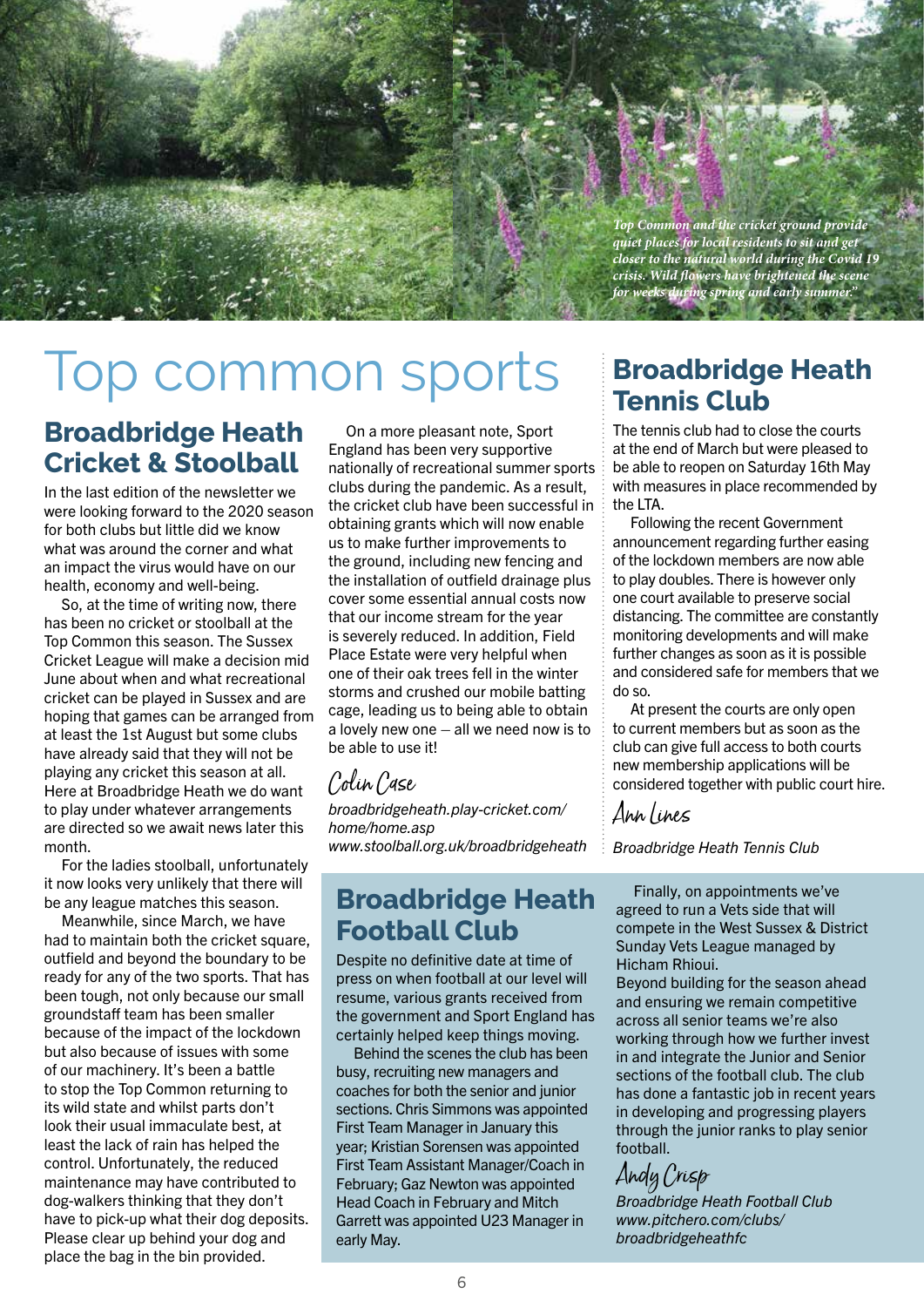# Keeping you safe

Covid-19 related scams to be aware of:

#### ON-THE-SPOT FINES

• Police are warning against fraudsters claiming to be collecting on-the-spot fines for breaches of the government's coronavirus guidelines. Officers were made aware of a teenage man being approached by three men in Brighton who claimed to be undercover police officers and issuing him with an onthe-spot fine for being out during the coronavirus lockdown. The men also had a device which took the payment on-the-spot. Sussex Police will not ask you to hand over money or make a card payment when they issue an on-thespot fine, and officers will always be able to provide ID.

#### DOORSTEP CRIME

• Criminals are targeting older people on their doorstep and offering to do their shopping. Thieves take the money and do not return. None of the community hub volunteers in the district will knock on your door unless you have asked for help and they will have ID.

• Doorstep cleansing services are offering to clean drives and doorways



Community Speedwatch (CSW) is a national initiative where active members of local communities join with the support of the Police, to monitor speeds of vehicles using speed detection devices.

Since the introduction of the social distancing guidelines, all CSW activity in England has been suspended. However, Sussex Police continue to patrol our roads, conduct speed checks, and will take enforcement action where appropriate.

As a community, we need to continue addressing the issue of speeding, and the anti-social use of vehicles in our village. This behaviour should be reported to Sussex Police via the Operation Crackdown website, as this will assist them in identifying

to kill bacteria and help prevent the spread of the virus.

#### ONLINE SCAMS

• Email scams try to trick people into opening malicious attachments, which put people at risk of identity theft with personal information, passwords, contacts and bank details at risk. Some of these emails have lured people to click on attachments by offering information about people in the local area who are affected by coronavirus.

• Fake online resources, such as false Coronavirus maps, in fact deliver malware such as AZORult Trojan, an information stealing program which can infiltrate a variety of sensitive data. A prominent example that has deployed malware is 'corona-virus-map[dot]com'.

#### REFUND SCAMS

• People seeking holiday refunds should be wary of fake websites set up to falsely offer holiday refunds. Instead they collect your personal data.

#### COUNTERFEIT GOODS

• Fake sanitisers, face masks and Covid-19 swabbing kits are being sold online and door-to-door. These products can often be dangerous and unsafe.

problem areas and specific vehicles.

A recent issue has been the use of unlicensed and uninsured motorbikes travelling along Billingshurst Road, to be ridden on the fields behind Broadbridge Park, and the Solomon's Seal development.

Vehicles speeding along the new A264 dual carriageway, and skidding around the roundabouts, particularly in the evenings, continues to be an issue for local residents. To report any of these occurences, please report them through the Operation Crackdown website.

With many people away from work and school, there has been a significant increase in the use of our roads by cyclists, walkers, and runners. As more families with children, spend time exercising along local roads, we all need to take extra care to ensure everyone's safety.

If you would like to get involved in our village scheme, please visit the website *communityspeedwatch.org* where you can sign up, and complete the online training. You can also email the local scheme at *bbhspeedwatch@gmail.com*

There are reports of some potentially harmful hand sanitisers containing glutaral (or glutaraldehyde), which was banned for human use in 2014. Please note that sanitisers bought from a reputable source are safe to use.

#### TELEPHONE SCAMS

• As people continue to self-isolate at home there is an increasing risk that telephone scams will also rise, including criminals claiming to be your bank, mortgage lender or utility company. If in doubt, end the call and call them back on a number from a recent bill.

#### DONATION SCAMS

• There have been reports of thieves extorting money from consumers by claiming they are collecting donations for a COVID-19 'vaccine'.

To report fraud online, visit the Action Fraud website: *www.actionfraud.police. uk/ or call 0300 123 2040*

More information about scams can be found here: *www.friendsagainstscams. org.uk/article/505/beware\_of\_ covid\_19\_scams*

You can check if something is a scam here: *www.citizensadvice.org.uk/ consumer/scams/check-if-somethingmight-be-a-scam/* 

Regular scam updates can be found here: *www.actionfraud.police.uk/signup-for-action-fraud-alert*

## **WSCC road safety**

The Road Safety Team at West Sussex County Council would like to offer the following advice to motorists:-

PEDESTRIANS – with increased numbers of people out walking and social distancing, expect to see more pedestrians stepping out onto the road. CYCLISTS – A minimum distance of 1.5 metres is required by law when passing cyclists – at higher speeds 2 metres is recommended. For all cyclists out there, please carry out regular safety checks on your bike.

CAR SAFETY – please carry out the necessary vehicle safety checks if getting back to driving. Go to *www.gov. uk/check-vehicle-safe* for further info.

MOTOCYCLE SAFETY – For motorcycle safety checks, please go to *www.gov.uk/ government/publications/motorcycleshow-me-tell-me-vehicle-safetyquestions*

For regular road safety advice and updates, please go to 'West Sussex Road Safety' on Facebook.

*#takeextracare*